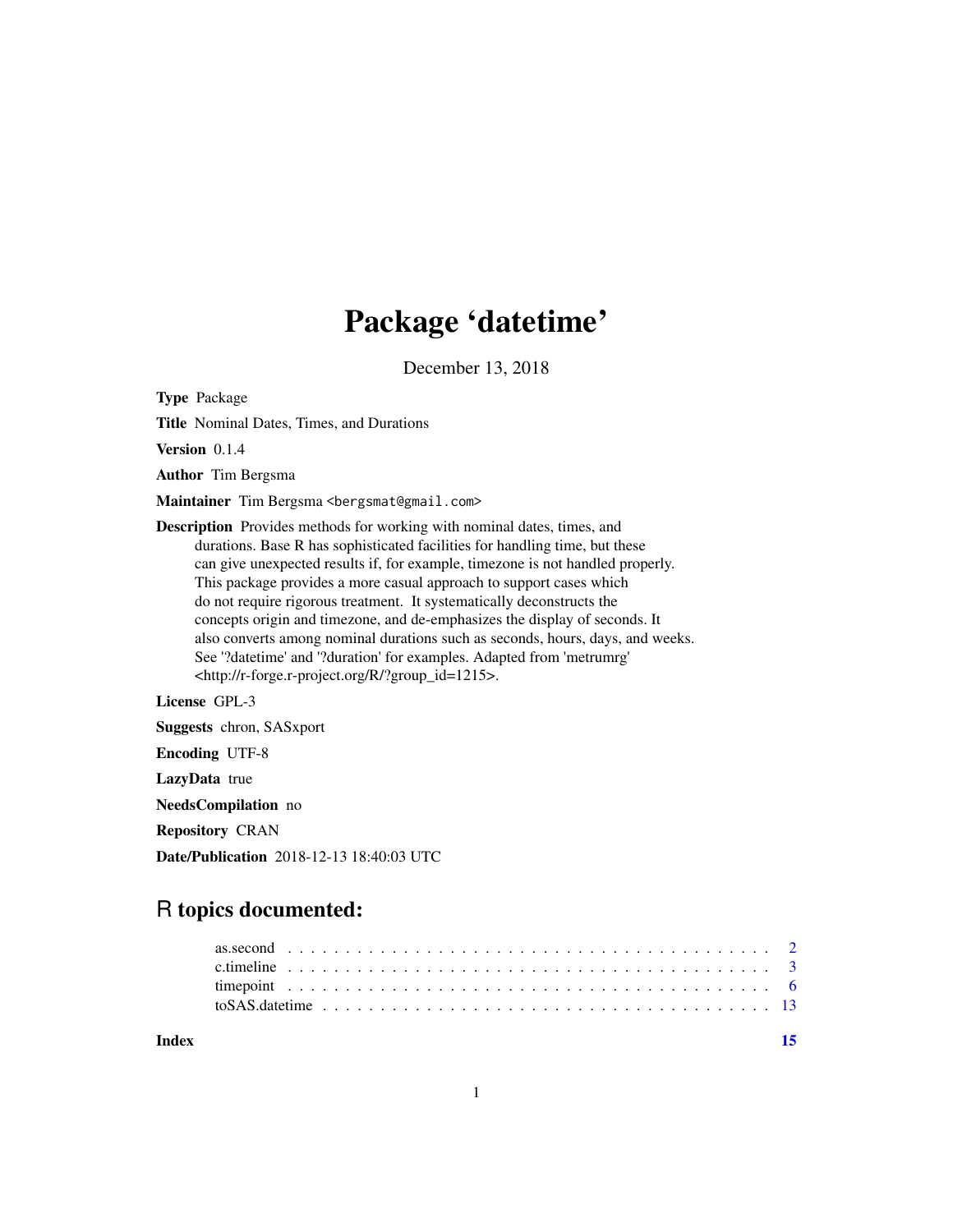<span id="page-1-0"></span>

#### <span id="page-1-1"></span>Description

Perform standard conversions among various common time units.

#### Usage

```
as. second(x, \ldots)as.minute(x, \ldots)as.hour(x, \ldots)as.day(x, \ldots)as. week(x, \ldots)as.month(x, \ldots)as.year(x, \ldots)
```
#### Arguments

x numeric ... ignored

#### Details

The functions listed above are generic. Methods exist, either explictly or implicitly, for objects classified to represent second, minute, hour, day, week, month, and year. All these objects are subclasses of "duration"; as.<n>.duration serves wherever explicit methods are omitted. For each generic, methods exist for class "numeric". For each class, methods exist for the generics "format" and "print".

The strategy for time unit conversion is to classify a numeric vector according to some unit, and then coerce that object to some other class. Thus,  $as.day(7)$  is not particularly interesting, but as.week(as.day(7)) yields 1.

Conversions use 60 seconds per minute, 60 minutes per hour, 24 hours per day, 7 days per week, 28 days per month, and 365.25 days per year. Currently, no other relationships are specified. Note that 12 nominal months does not make a full year. This is experimental, and may change in future versions.

The duration classes are also subclasses of timeline, which exists to support addition and subtraction of durations and timepoints. See examples here, and at [timeline](#page-5-1). You cannot add two timepoints, nor can you subtract a timepoint from a non-timepoint. When one argument is a timepoint, the other is coerced using as . second, and the result is the timepoint class. For two durations, the second value is coerced to the class of the first, with a message, if necessary. Otherwise, if only one argument is a duration, the other is coerced to that class. Negative durations are allowed.

#### Value

an S3 "num" object with class c(n, 'duration','timeline','numeric'), where 'n' is "second", "minute", "hour", "day", "week", "month", or "year", as implied.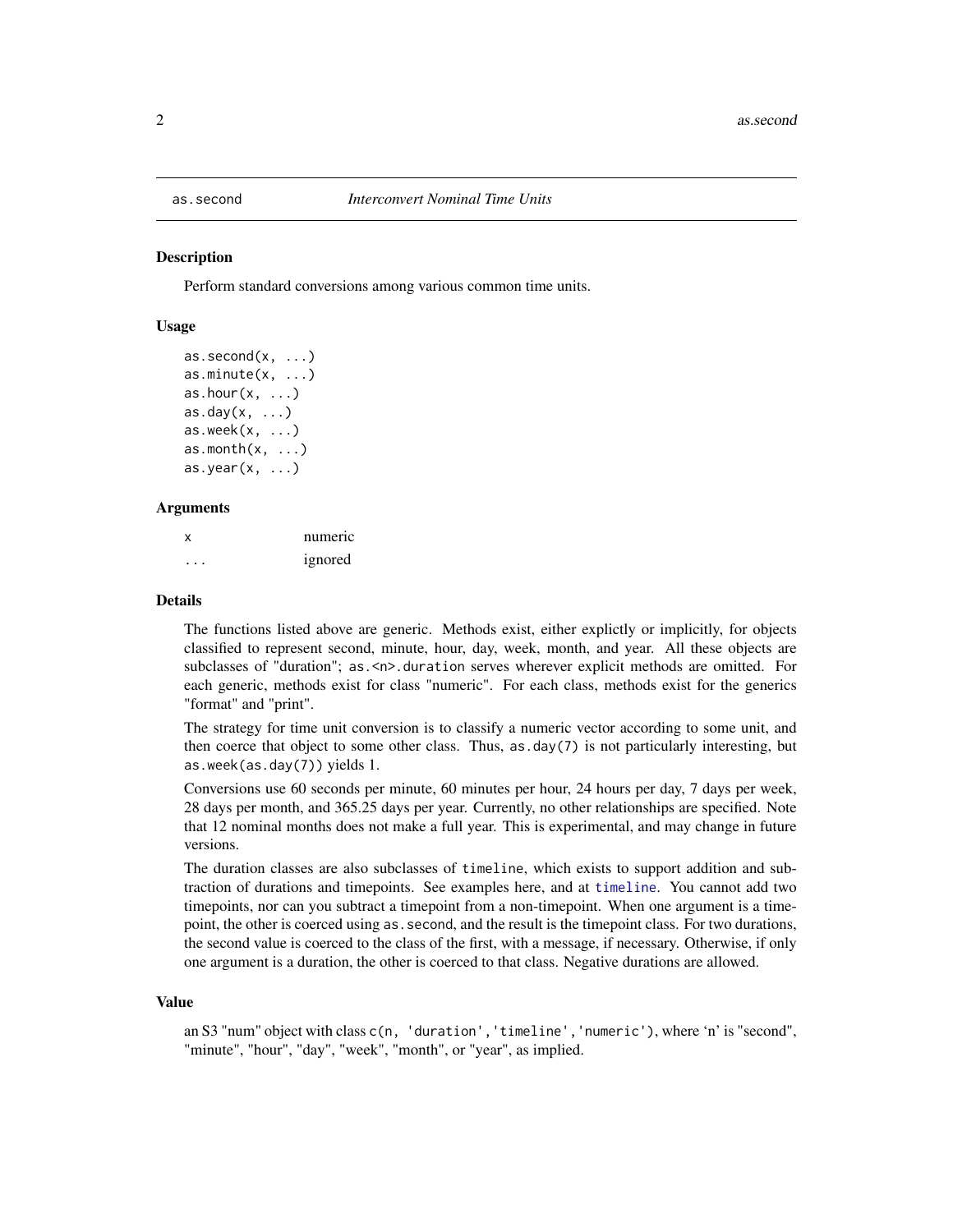#### <span id="page-2-0"></span>c.timeline 3

#### Author(s)

Tim Bergsma

#### See Also

- [as.datetime](#page-5-1)
- [timeline](#page-5-1)
- [c.timeline](#page-2-1)

#### Examples

```
as.year(as.month(12))
as.year(as.day(365.25))
as.second(as.year(1))
as.month(2) + as.week(2)as.week(2) + as.month(1)as.month(2) - as.week(2)as. week(2) - as. month(1)as.week(2) + 1as.week(2) - 12 + as.week(1)
2 - as.week(1)class(c(as.day(1),as.day(2)))
class(as.day(1:5)[3])
class(as.day(1:5)[[3]])
class(seq(from=as.day(2),to=as.day(6)))
class(rep(as.day(1),5))
```
<span id="page-2-1"></span>c.timeline *Support for timepoint Classes*

#### Description

These functions support classes timepoint, timeline, time, date, and datetime (and related functions). They are mostly S3 methods for base R generics.

#### Usage

```
## S3 method for class 'timeline'
c(\ldots, recursive = FALSE)
## S3 method for class 'timeline'
x[\ldots, drop = TRUE]## S3 replacement method for class 'timepoint'
x[\ldots] \leq value
## S3 method for class 'timeline'
x[[..., drop = TRUE]]## S3 method for class 'timepoint'
```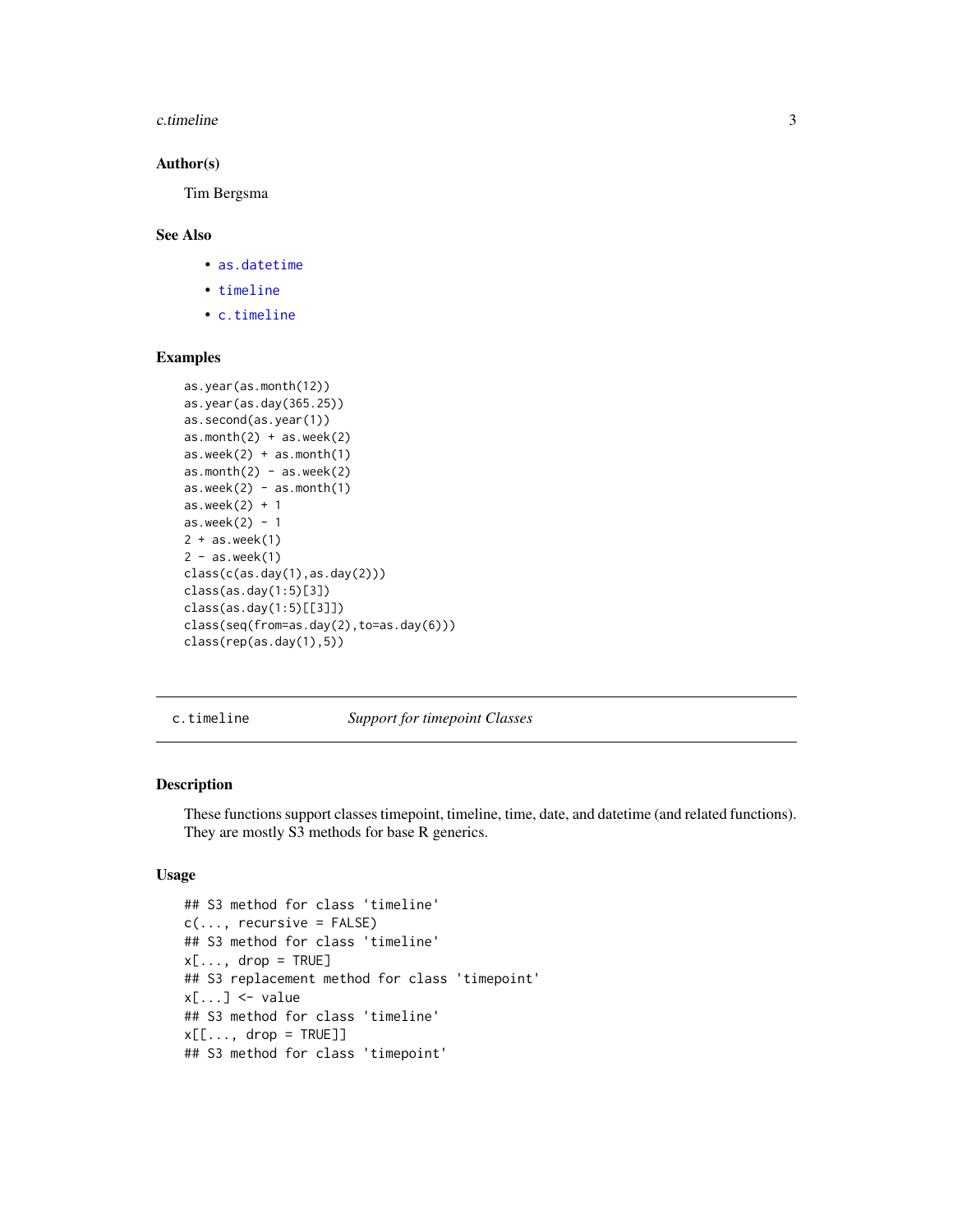```
as.character(x, ...)
as.chartime(x, ...)
## S3 method for class 'numeric'
as.chartime(x, format, mark=TRUE,...)
## S3 method for class 'chartime'
as.numeric(x, format,...)
## S3 method for class 'timepoint'
print(x, \ldots)## S3 method for class 'timeline'
rep(x, \ldots)## S3 method for class 'timeline'
seq(from, to, by, length.out, along.with, ...)
```
#### Arguments

| $\ddots$   | arguments to c, or passed to other functions                    |
|------------|-----------------------------------------------------------------|
| recursive  | same meaning as for c                                           |
| X          | object of class timepoint                                       |
| drop       | same meaning as for '[' and '[['                                |
| value      | value to be assigned, as for $\zeta$ -                          |
| format     | input or output format describing character time (see strftime) |
| mark       | boolean: mark times with dangling seconds using '+'             |
| from       | as for seq. default                                             |
| to         | as for seq. default                                             |
| by         | as for seq. default                                             |
| length.out | as for seq. default                                             |
| along.with | as for seg. default                                             |

#### Details

Normally you shouldn't need to worry about these functions. c and the '[' variants exist just so that class information is not lost on invocation of the generic. as.character.timepoint and print.timepoint just call format. chartime variants are used internally by other functions. seq.timeline requires from. If an interval cannot be calculated from supplied arguments, by is set to 1 hour for time or 1 day for date or datetime.

#### Value

| print                  | an invisible object with same class as x |  |  |  |  |
|------------------------|------------------------------------------|--|--|--|--|
| as.chartime            | generic: does not return                 |  |  |  |  |
| as.chartime.numeric    |                                          |  |  |  |  |
|                        | character (time)                         |  |  |  |  |
| as.numeric.chartime    |                                          |  |  |  |  |
|                        | numeric (seconds)                        |  |  |  |  |
| as.character.timepoint |                                          |  |  |  |  |
|                        | character (time)                         |  |  |  |  |
| others                 | object with same class as x              |  |  |  |  |

<span id="page-3-0"></span>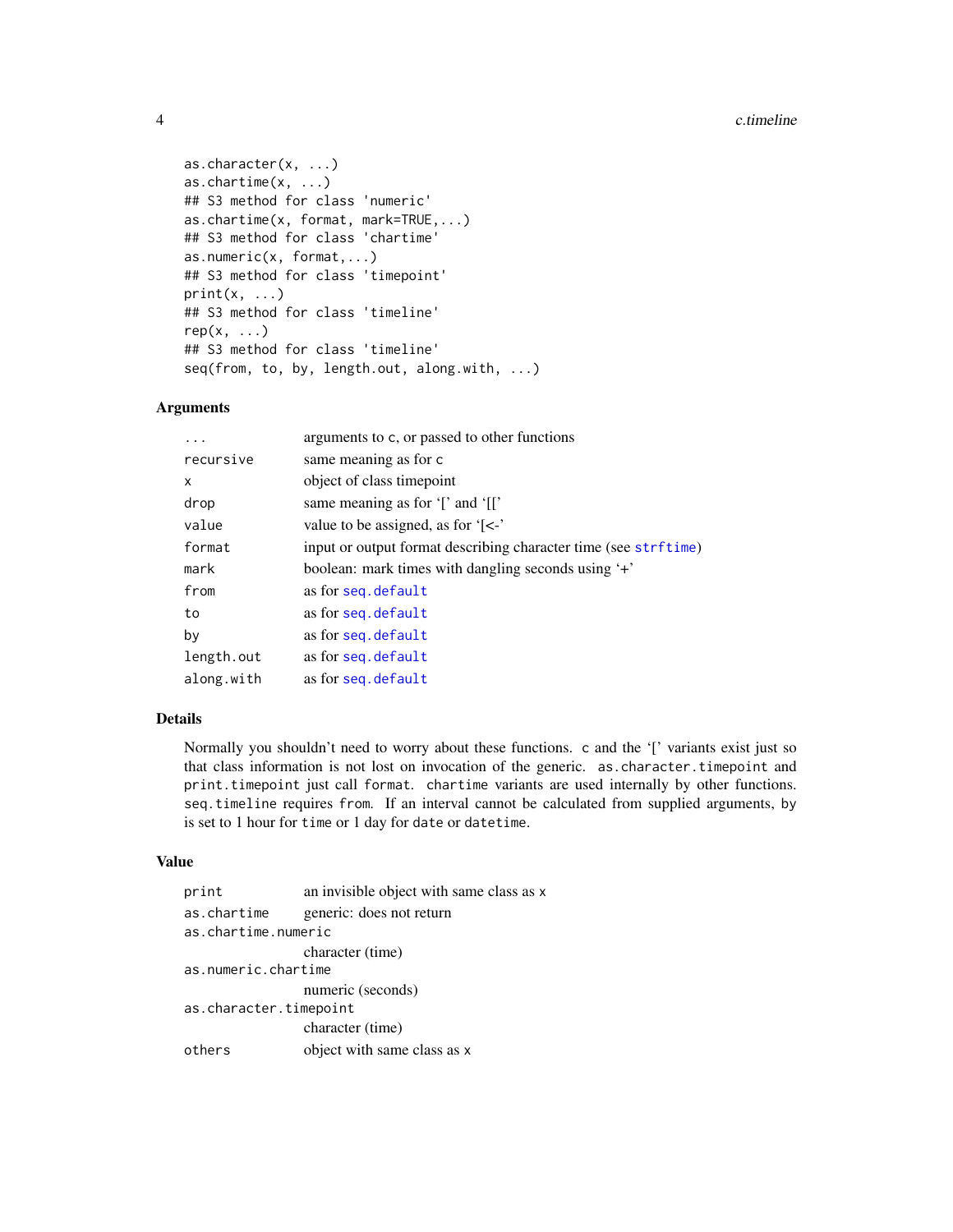#### <span id="page-4-0"></span>c.timeline 5

#### Author(s)

Tim Bergsma

#### See Also

- [timepoint](#page-5-2)
- [seq.default](#page-0-0)
- [strftime](#page-0-0)

#### Examples

```
#as.data.frame
data.frame(
dt=as.datetime(seq(from=0,by=86500,length.out=3)),
d=as.date(seq(from=0,by=86400,length.out=3)),
t=as.time(c(60,120,180))
)
# dt d t
# 1 1970-01-01 00:00 1970-01-01 00:01
# 2 1970-01-02 00:01+ 1970-01-02 00:02
# 3 1970-01-03 00:03+ 1970-01-03 00:03
#combine
c(as.time(0), as.time(60))# 00:00 00:01
c(as.date(0),as.date(86400))
# 1970-01-01 1970-01-02
c(as.datetime(0),as.datetime(86500))
# 1970-01-01T00:00 1970-01-02T00:01+
#subset
as.time(c('08:00','09:00'))[2]
# 09:00
as.date(c('2008-01-01','2008-01-04'))[2]
# 2008-01-04
as.datetime(c('2008-01-01T12:00','2008-01-04T12:30'))[2]
# 2008-01-04 12:30
#element selection
as.time(c('08:00','09:00'))[[2]]
# 09:00
as.date(c('2008-01-01','2008-01-04'))[[2]]
# 2008-01-04
as.datetime(c('2008-01-01T12:00','2008-01-04T12:30'))[[2]]
# 2008-01-04 12:30
#assignment
a <- as.time(seq(60,300, by=60))
a#00:01 00:02 00:03 00:04 00:05
```
 $a[5] < -60$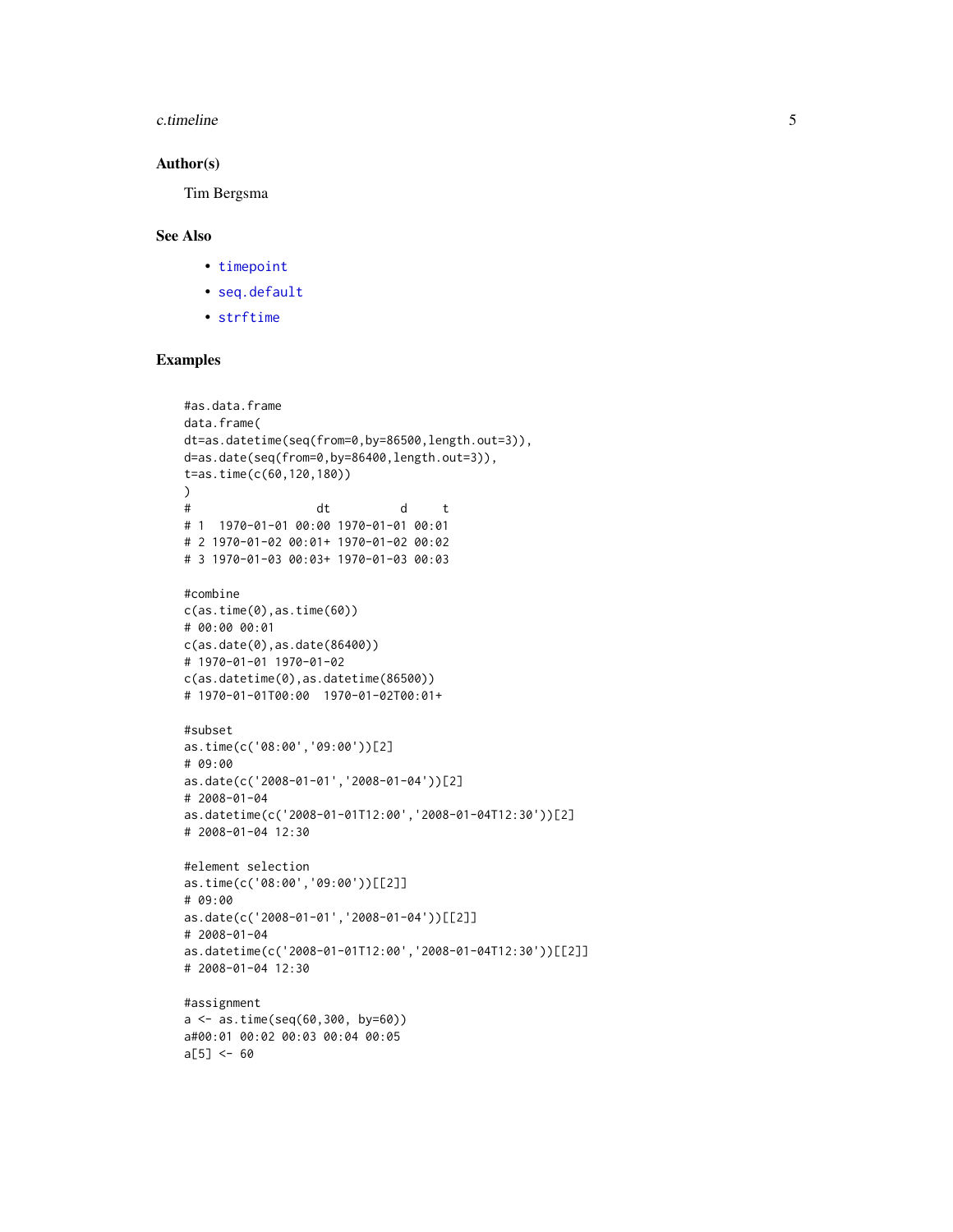```
a#00:01 00:02 00:03 00:04 00:01
a[3] <- NA
a#00:01 00:02 <NA> 00:04 00:01
#identity
as.time(as.time(0))
# 00:00
as.date(as.date(0))
# 1970-01-01
as.datetime(as.datetime(0))
# 1970-01-01T00:00
#repetition
rep(as.time(86340),2)
# 23:59 23:59
#sequence
seq(from=as.time('00:00'),length.out=3)
seq(from=as.time('00:00'),by=as.time('00:05'),length.out=3)
seq(from=as.time('00:00'),by=as.time('00:05'),along.with=integer(3))
seq(from=as.time('00:00'),to=as.time('06:00'))
seq(from=as.time('00:00'),to=as.time('06:00'),by=as.time('02:00'))
seq(from=as.time('00:00'),to=as.time('06:00'),length.out=4)
```
<span id="page-5-2"></span>timepoint *Temporal Classes with Selective Defaults*

#### <span id="page-5-1"></span>Description

timepoint is an abstract superclass of time, date, and datetime. These latter are convenience classes that store timepoint information as seconds since the start of 1970-01-01. They rely on POSIXlt and POSIXct, giving full access to the format constructs of [strftime](#page-0-0). However, the concepts of 'origin' and 'timezone' are deconstructed (fixed to 1970-01-01 and GMT). Default formats are suitably chosen for inputs (as.character methods) and outputs (format methods) and may be overridden. By default, format will append a '+' symbol to timepoints with dangling seconds (not multiples of 60): seconds are not displayed by default but still operate (perhaps dangerously) in comparisons.

#### Usage

as.time $(x, \ldots)$ ## S3 method for class 'character'  $as.time(x, format = '%H:%M',...)$ ## S3 method for class 'numeric'  $as.time(x,...)$ ## S3 method for class 'time'  $as.time(x, \ldots)$ ## S3 method for class 'times'

<span id="page-5-0"></span>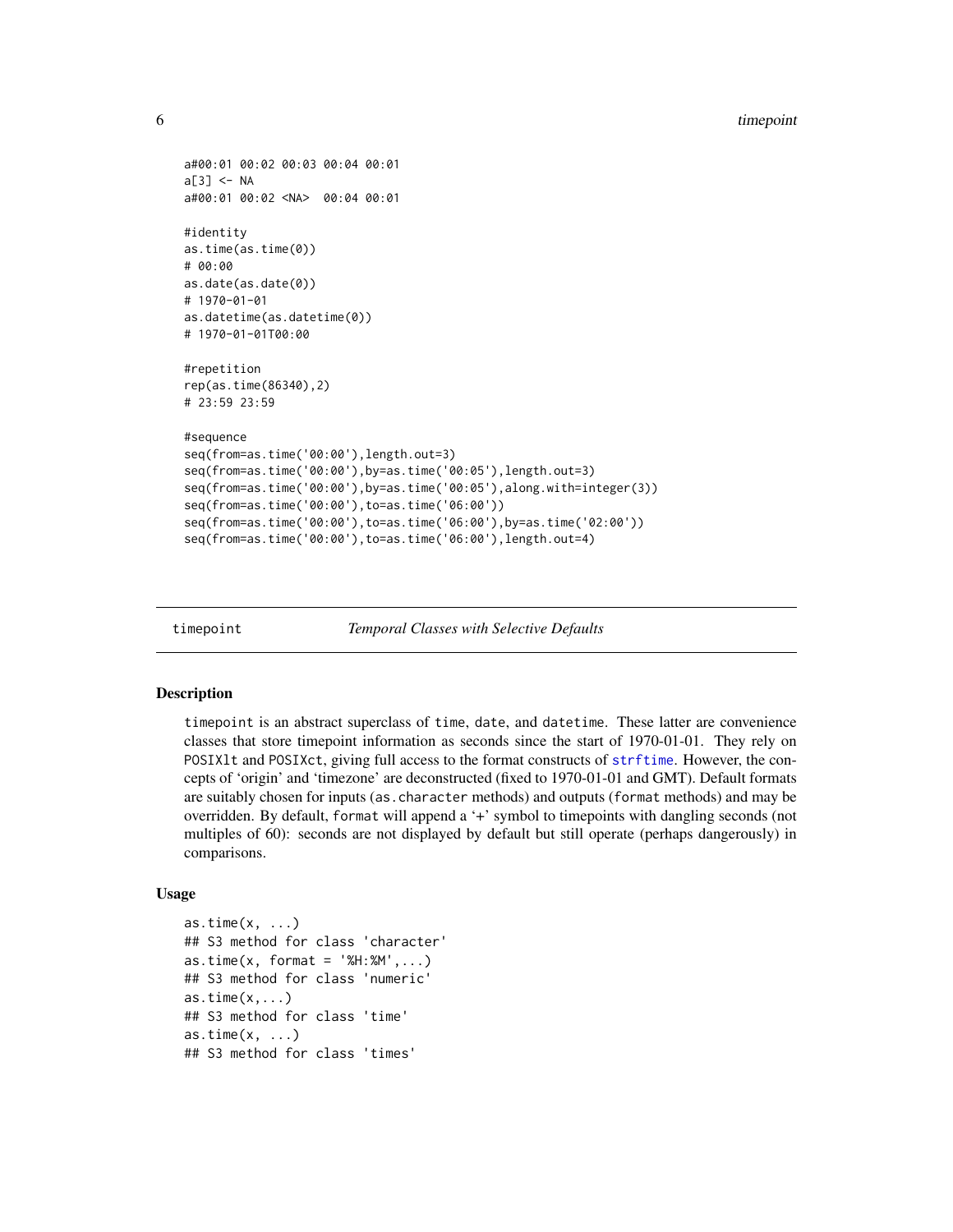#### <span id="page-6-0"></span>timepoint 7

```
as.time(x, ...)as.data(x, ...)## S3 method for class 'character'
as.data(x, format = '%Y-%m-%d',...)## S3 method for class 'numeric'
as.data(x,...)## S3 method for class 'Date'
as.data(x,...)## S3 method for class 'date'
as.data(x,...)## S3 method for class 'dates'
as.data(x,...)as.datetime(x, ...)
## S3 method for class 'character'
as.datetime(x, format = 'XY-Xm-XdTXH:'M',...)## S3 method for class 'numeric'
as.datetime(x,...)
## S3 method for class 'date'
as.datetime(x, y = 0,...)## S3 method for class 'datetime'
as.datetime(x, ...)
## S3 method for class 'POSIXct'
as.datetime(x, ...)
## S3 method for class 'POSIXlt'
as.datetime(x, ...)
## S3 method for class 'chron'
as.datetime(x, ...)
## S3 method for class 'time'
format(x, format = 'M:MM', mark=True,...)## S3 method for class 'date'
format(x, format = '%Y-Sm-Sd', mark=True,...)## S3 method for class 'datetime'
format(x, format = 'XY-Xm-XdTXH:'M', mark=True, ...)## S3 method for class 'timepoint'
unique(x, incomparables=FALSE,...)
## S3 method for class 'timepoint'
Summary(..., na.rm=FALSE)
## S3 method for class 'timepoint'
xtfm(x,...)
```
#### Arguments

| $\mathsf{x}$ | character time as per format, numeric seconds since 1970-01-01, or timepoint<br>subclass   |
|--------------|--------------------------------------------------------------------------------------------|
| $\cdots$     | other arguments, usually ignored                                                           |
| y            | optional time for constructing date time from date: anything coercible with as . second () |
| format       | character, as per strftime                                                                 |
| mark         | boolean: mark times with dangling seconds using '+'                                        |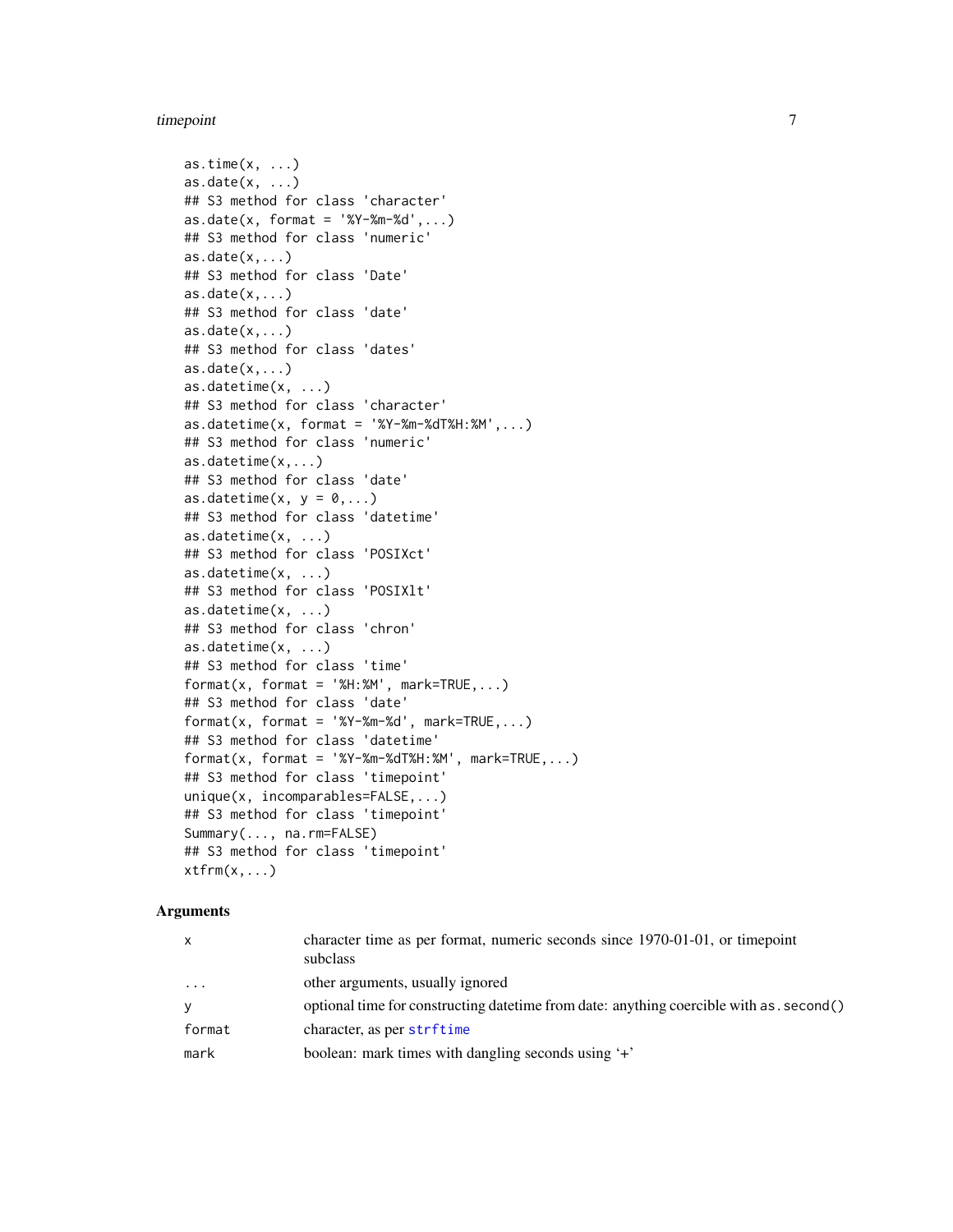#### <span id="page-7-0"></span>8 timepoint that the contract of the contract of the contract of the contract of the contract of the contract of the contract of the contract of the contract of the contract of the contract of the contract of the contract

incomparables passed to unique na.rm passed to Summary

#### Details

Creating a timepoint object with these methods ultimately calls one of the .numeric methods, each of which round their first argument to zero places. This means that all comparisons are based on whole numbers, and therefore not subject to rounding errors.

Seconds that are not multiples of 60 can be stored in time and datetime objects, but will not be displayed by default (see above). date can only store numbers of seconds that correspond to midnight. To add time, explicitly create an datetime object using as.datetime.date.

The timepoint classes are all subclasses of numeric, so numeric operations are generally available.

The timepoint classes support NA, Inf, -Inf, as.data.frame, seq, subset, element selection, element assignment, and interconversion.

The timepoint classes are also subclasses timeline, which exists to support addition and subtraction of durations and timepoints. See examples.

- You cannot add two timepoints.
- You cannot subtract a timepoint from a non-timepoint.
- For the difference of two timepoints, the arguments and result are coerced with as.second.
- When one argument is a timepoint, the other is coerced using as.second, and the result is the timepoint class.
- For two durations, the second value is coerced to the class of the first, with a message, if necessary.
- If only one argument is a duration, the other is coerced to that class.

#### Value

| format      | character                                               |
|-------------|---------------------------------------------------------|
| as.time     | object with class c('time', 'timepoint', 'numeric')     |
| as.date     | object with class c('date', 'timepoint', 'numeric')     |
| as.datetime | object with class c('datetime', 'timepoint', 'numeric') |

#### Author(s)

Tim Bergsma

#### See Also

- [duration](#page-1-1)
- [c.timeline](#page-2-1)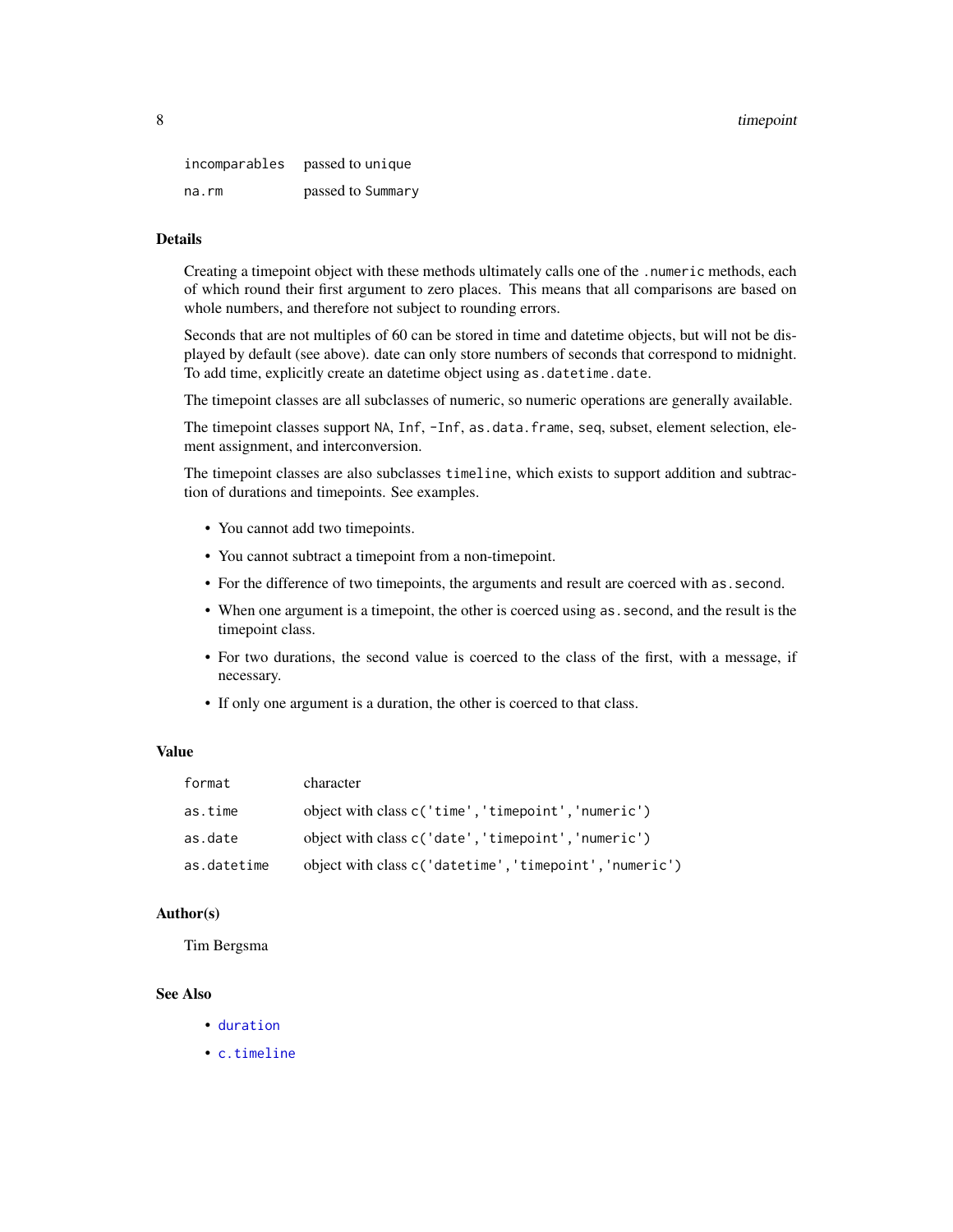#### timepoint

#### Examples

```
#numeric to timepoint
as.time(0)
# 00:00
as.time(1)
# 00:00+
as.time(-1)# 23:59+
as.time(60)
# 00:01
as.time(-60)
# 23:59
as.time(86400)
# 00:00
as.time(86460)
# 00:01
as.date(0)
# 1970-01-01
as.date(1)
# 1970-01-01
as.data(-1)# 1969-12-31
as.date(-86400)
# 1969-12-31
as.date(-86401)
# 1969-12-30
as.datetime(0)
# 1970-01-01T00:00
as.datetime(60)
# 1970-01-01T00:01
as.datetime(61)
# 1970-01-01T00:01+
as.datetime(-1)
# 1969-12-31T23:59+
#character to timepoint
as.time('00:00')
# 00:00
as.time('23:59')
# 23:59
as.time('23:59:00')
# 23:59
as.time('23:59:01')
# 23:59
as.time('23:59:01',format='%H:%M:%S')
# 23:59+
as.time('24:00')
# 00:00
as.date('1970-01-02')
# 1970-01-02
as.date('01/02/1970',format='%m/%d/%Y')
# 1970-01-02
```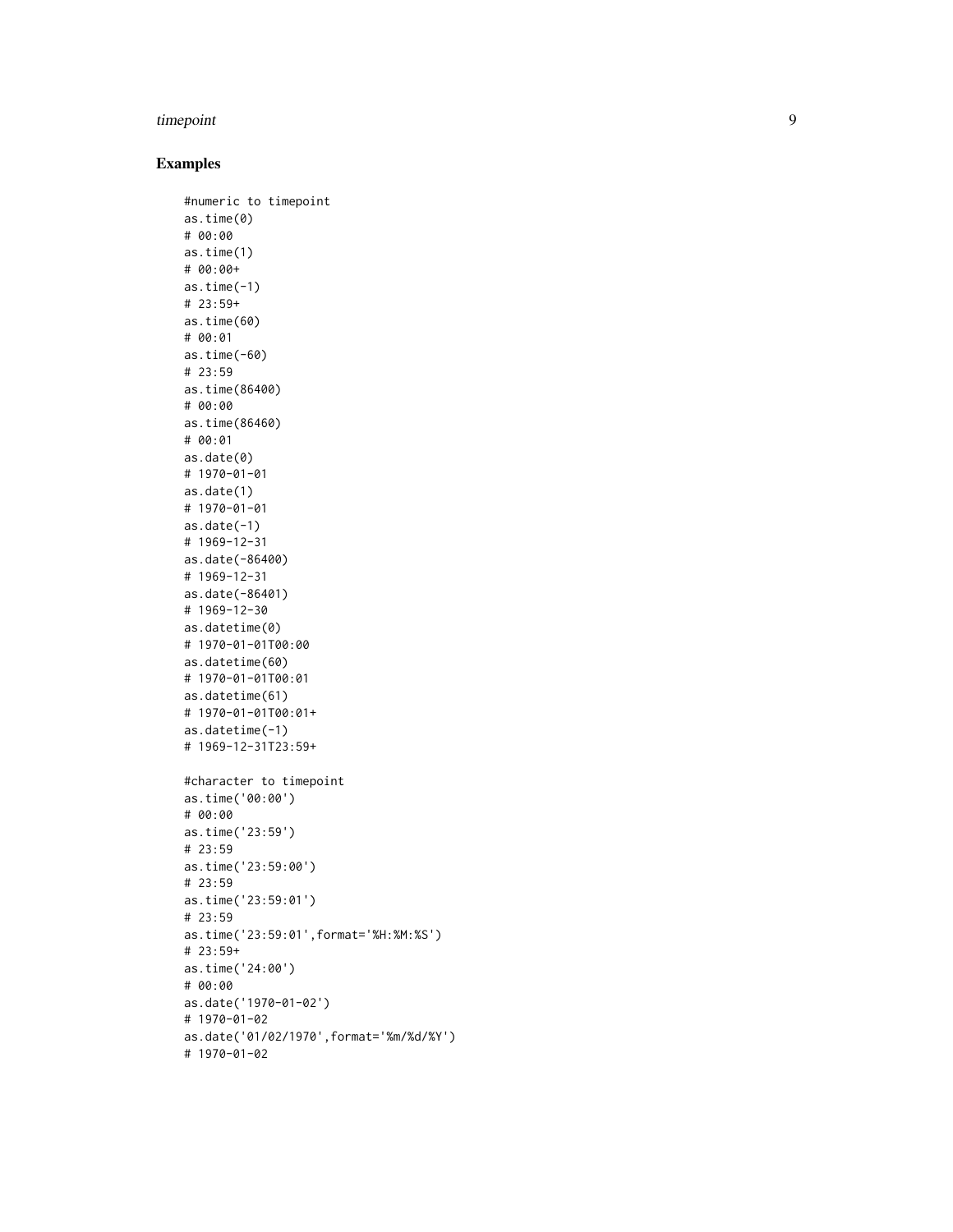10 timepoint that the contract of the contract of the contract of the contract of the contract of the contract of the contract of the contract of the contract of the contract of the contract of the contract of the contract

```
as.datetime('01/02/1970 12:30',format='%m/%d/%Y %H:%M')
# 1970-01-02 12:30
as.datetime('01/02/1970 12:30:15',format='%m/%d/%Y %H:%M:%S')
# 1970-01-02 12:30+
#timepoint to numeric
as.numeric(as.time(0))
# 0
as.numeric(as.time(1))
# 1
as.numeric(as.time(-1))
# 86399
as.numeric(as.time(60))
# 60
as.numeric(as.time(-60))
# 86340
as.numeric(as.time(86400))
# 0
as.numeric(as.time(86460))
# 60
as.numeric(as.date(0))
# 0
as.numeric(as.date(1))
# 0
as.numeric(as.date(-1))
# -86400
as.numeric(as.date(-86400))
# -86400
as.numeric(as.date(-86401))
# -172800
as.numeric(as.datetime(0))
# 0
as.numeric(as.datetime(60))
# 60
as.numeric(as.datetime(61))
# 61
as.numeric(as.datetime(-1))
# -1as.numeric(as.time('00:00'))
# 0
as.numeric(as.time('23:59'))
# 86340
as.numeric(as.time('23:59:00'))
# 86340
as.numeric(as.time('23:59:01'))
# 86340
as.numeric(as.time('23:59:01',format='%H:%M:%S'))
# 86341
as.numeric(as.time('24:00'))
# 0
as.numeric(as.date('1970-01-02'))
# 86400
as.numeric(as.date('01/02/1970',format='%m/%d/%Y'))
```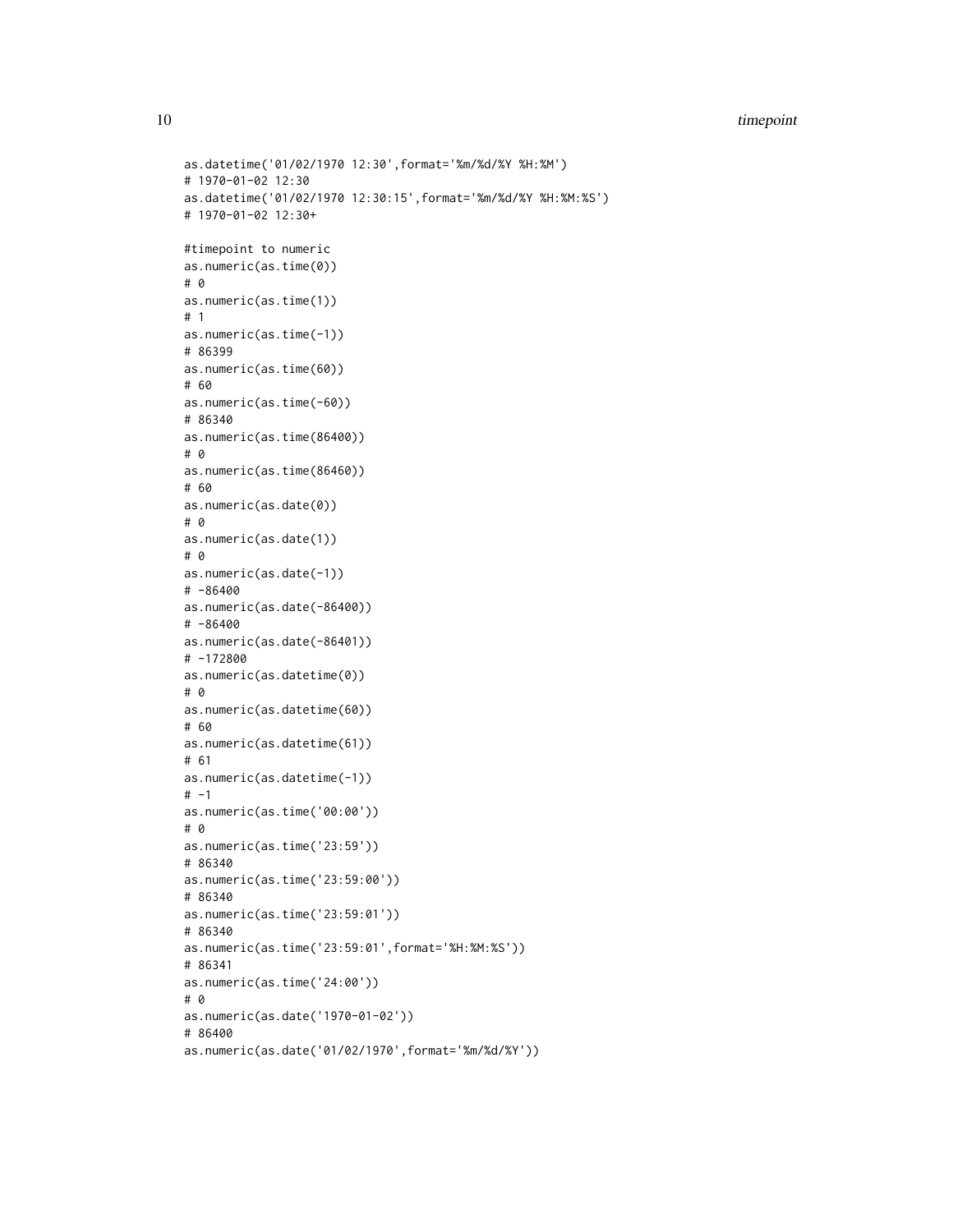#### timepoint 11

```
# 86400
as.numeric(as.datetime('01/02/1970 12:30',format='%m/%d/%Y %H:%M'))
# 131400
as.numeric(as.datetime('01/02/1970 12:30:15',format='%m/%d/%Y %H:%M:%S'))
# 131415
#timepoint to character
as.character(as.time(0))
# '00:00'
as.character(as.date(0))
# '1970-01-01'
as.character(as.datetime(0))
# '1970-01-01T00:00'
#non-default printout
format(as.time(30000),format='%H')
# '08'
format(as.date('1970-01-01'),format='%d%b%y')
# '01Jan70'
format(as.datetime('1970-01-02T23:30'),format='[%d/%m/%y %H:%M:%S]')
# '[02/01/70 23:30:00]'
format(as.time(1))
# '00:00+'
format(as.time(1),mark=FALSE)
# '00:00'
#sequence
seq(from=as.time('8:00'),to=as.time('12:00'))
# 08:00 09:00 10:00 11:00 12:00
seq(from=as.date('2008-01-01'),to=as.date('2008-01-04'))
# 2008-01-01 2008-01-02 2008-01-03 2008-01-04
seq(from=as.datetime('2008-01-01T12:00'),to=as.datetime('2008-01-04T12:30'))
# 2008-01-01 12:00 2008-01-02 12:00 2008-01-03 12:00 2008-01-04 12:00
#interconversion
as.time(as.date('2008-10-14'))
# 00:00
as.time(as.datetime('2008-10-14T08:00'))
# 08:00
as.date(as.time('23:59'))
# 1970-01-01
as.date(as.datetime('2008-10-14T08:00'))
# 2008-10-14
as.datetime(as.time(6000000))
# 1970-01-01T10:40
as.datetime(as.date('2008-10-14'))
# 2008-10-14 00:00
as.datetime(as.date('2008-10-14'),y=as.time('00:30'))
# 2008-10-14 00:30
#intercoversion from other systems
as.date(as.Date('1970-01-01'))
# 1970-01-01
```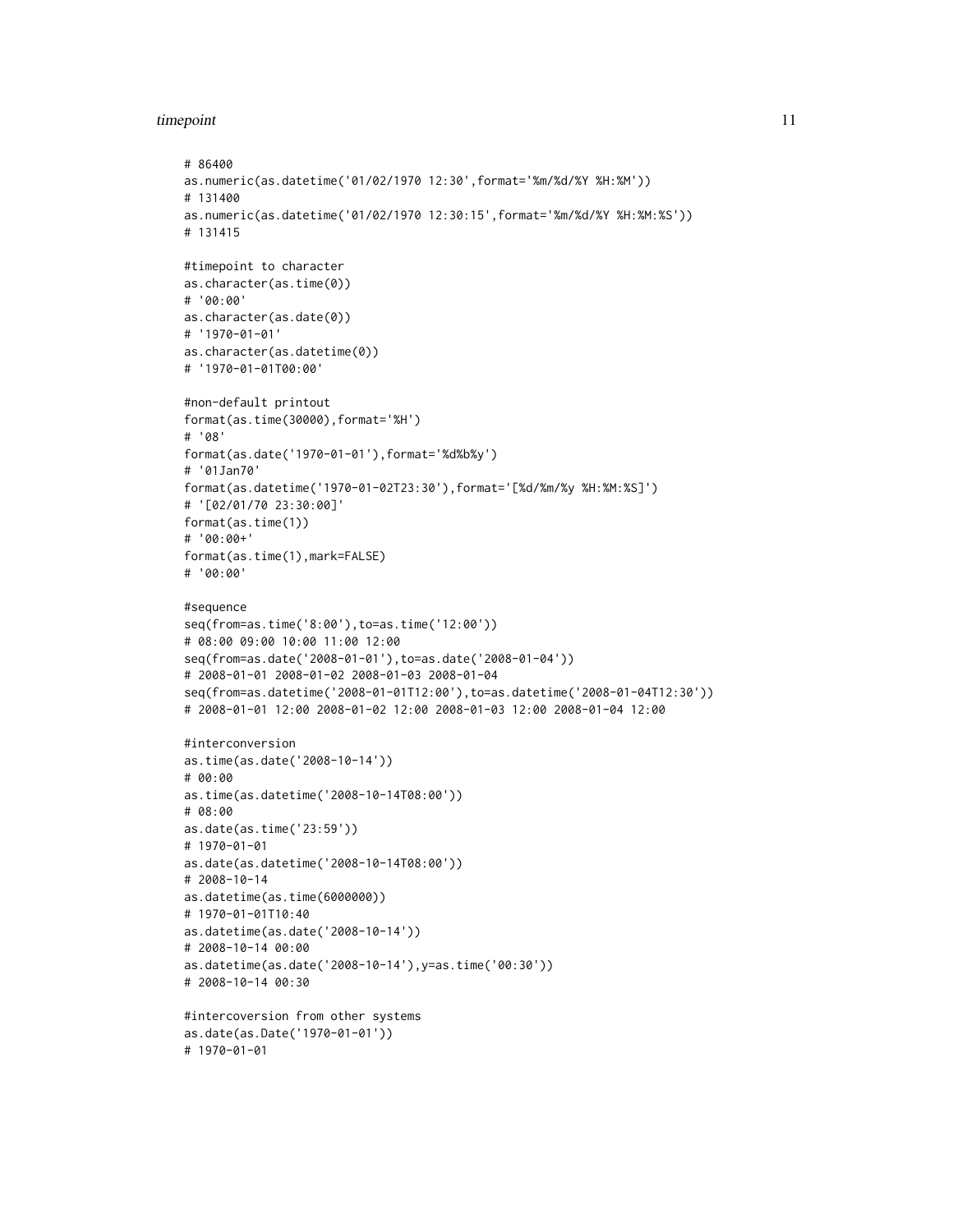```
as.datetime(as.POSIXct('1970-01-01',tz='GMT'))
# 1970-01-01T00:00
as.datetime(as.POSIXlt('1970-01-01',tz='GMT'))
# 1970-01-01T00:00
if(require(chron)) as.time(times('12:30:00'))
# 12:30
as.date(dates('01/01/1970'))
# 1970-01-01
if(require(chron))as.datetime(chron(dates='01/01/1970',times='12:30:00'))
# 1970-01-01T12:30
as.date.sasdate(0)
# 1960-01-01
as.time(as.numeric(NA))
# <NA>
#infinity
as.time(Inf)
# Inf
as.date(Inf)
# Inf
as.datetime(Inf)
# Inf
as.time(-Inf)
# -Inf
as.datetime(Inf) + (Inf)
# Inf
as.datetime(Inf) + (-Inf)
# <NA>
#comparison
as.time('08:00') < as.time('09:00')
# TRUE
as.date('1970-01-01') > as.date('2008-01-01')
# FALSE
as.datetime('1970-01-01 08:00') > as.date('1970-01-01')
# TRUE
#summary
max(as.date(c('1970-01-01','1980-01-01','1975-01-01')))
# 1980-01-01
#operations
as.datetime(0) + as.second(60)
# 1970-01-01T00:01
as.second(60) + as.datetime(0)
# 1970-01-01T00:01
try(as.datetime(60) + as.datetime(60))
# Error in `+.timeline`(as.datetime(60), as.datetime(60)) :
# addition is undefined for two timepoints
as.datetime(0) + 60# 1970-01-01 00:01
60 + as.datetime(0)
# 1970-01-01T00:01
```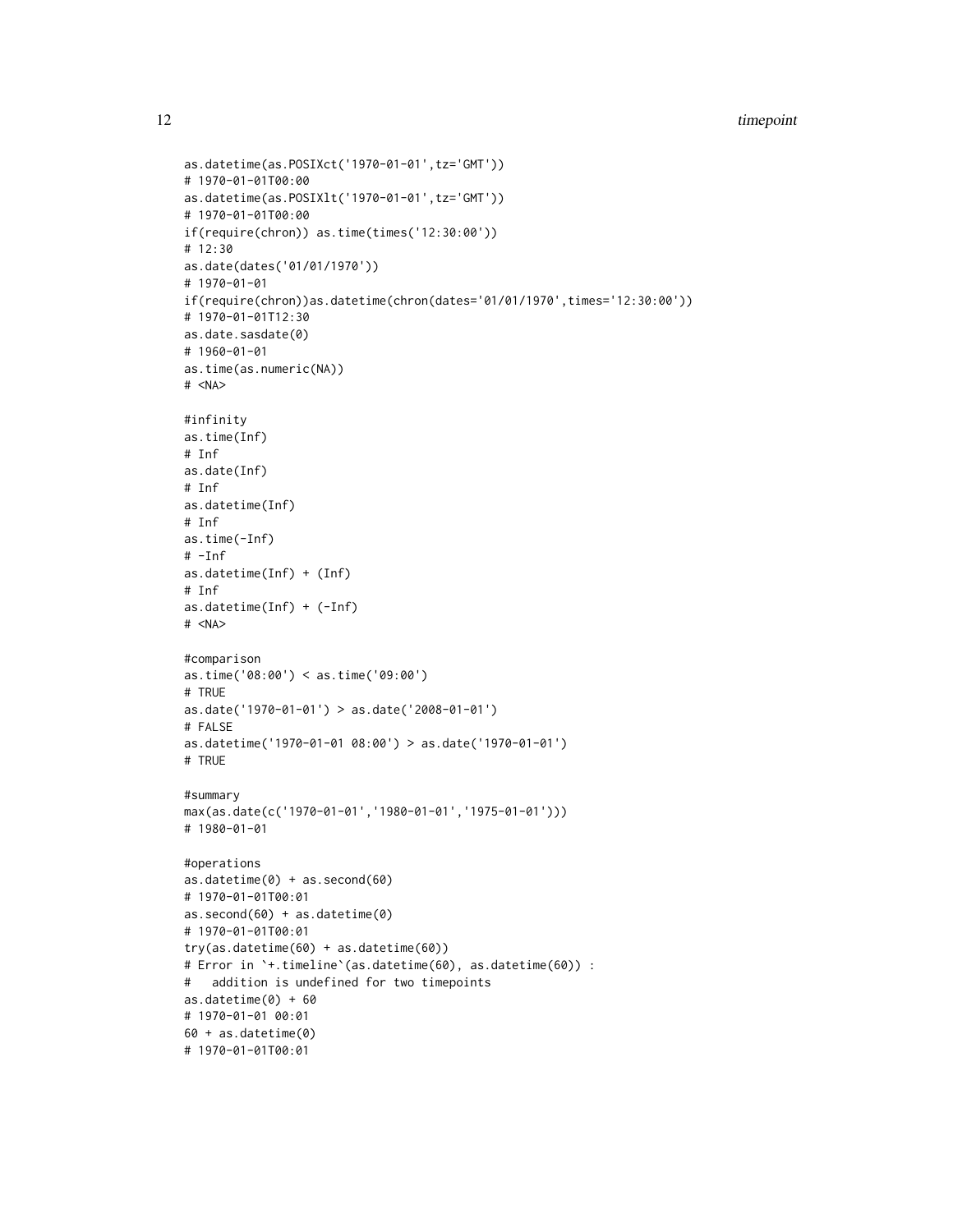#### <span id="page-12-0"></span>to SAS. date time 13

```
as.minute(1) + as.datetime(0)# 1970-01-01T00:01
as.datetime(0) - as.second(60)# 1969-12-31T23:59
as.datetime(0) - 60
# 1969-12-31T23:59
as.datetime(60) - as.datetime(0)
# 60
try(as.second(60) - as.datetime(60))# Error in `-.timeline`(as.second(60), as.datetime(60)) :
# subtracting a timepoint from non-timepoint is undefined
try(60 - as.datetime(60))# Error in `-.timeline`(as.second(60), as.datetime(60)) :
# subtracting a timepoint from non-timepoint is undefined
as.second(10) * 6# 60
as.datetime(0) * 2 # meaningless, but not prevented
# 1970-01-01T00:00
#unary operations
-as.time(1)
# 23:59+
+as.time(1)
# 00:00+
#sorting
sort(unique(as.time(c(180,120,60))))
# 00:01 00:02 00:03
```
toSAS.datetime *Convert Timepoint to SAS Format*

#### Description

Convert timepoint objects to SAS format for writing XPT files

#### Usage

```
## S3 method for class 'datetime'
toSAS(x, format="", format.info=NULL)
## S3 method for class 'date'
toSAS(x, format="", format.info=NULL)
## S3 method for class 'time'
toSAS(x, format="", format.info=NULL)
```
#### Arguments

| $\times$    | subclass of timepoint           |
|-------------|---------------------------------|
| format      | SAS format name                 |
| format.info | Table of SAS format information |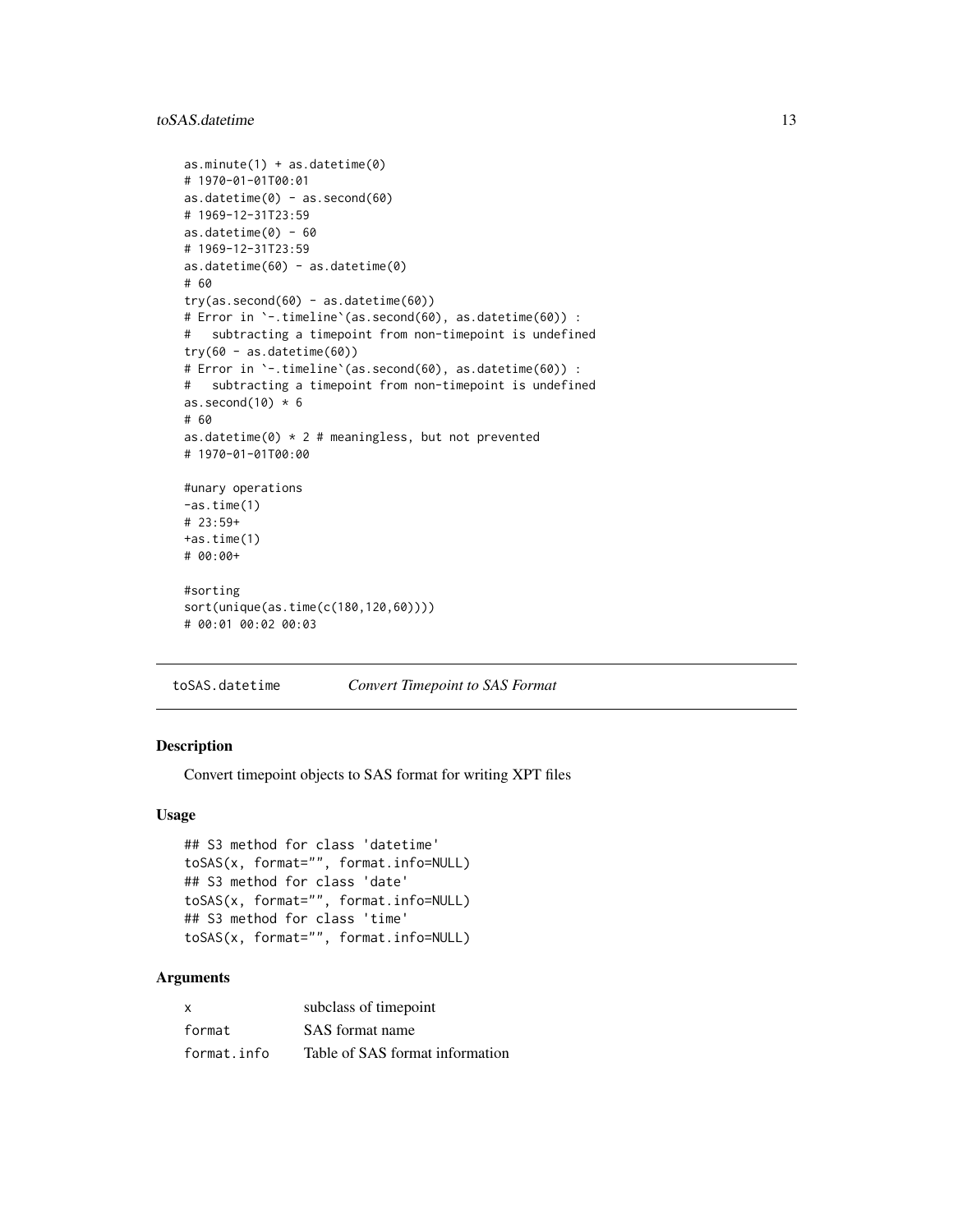#### Details

SASxport defines toSAS and calls it on each column when writing XPT files. The datetime method returns the integer number of seconds since the start of 1960-01-01. The date method returns the integer number of days since 1960-01-01.The time method returns the number of seconds since midnight.

#### Value

numeric

#### Author(s)

Tim Bergsma

#### See Also

• [timepoint](#page-5-2)

#### Examples

```
if(require(SASxport)) toSAS(as.datetime('1960-01-01T00:00')) # 0
if(require(SASxport)) toSAS(as.date('1960-01-02')) # 1
if(require(SASxport)) toSAS(as.time('00:01')) # 60
```
<span id="page-13-0"></span>